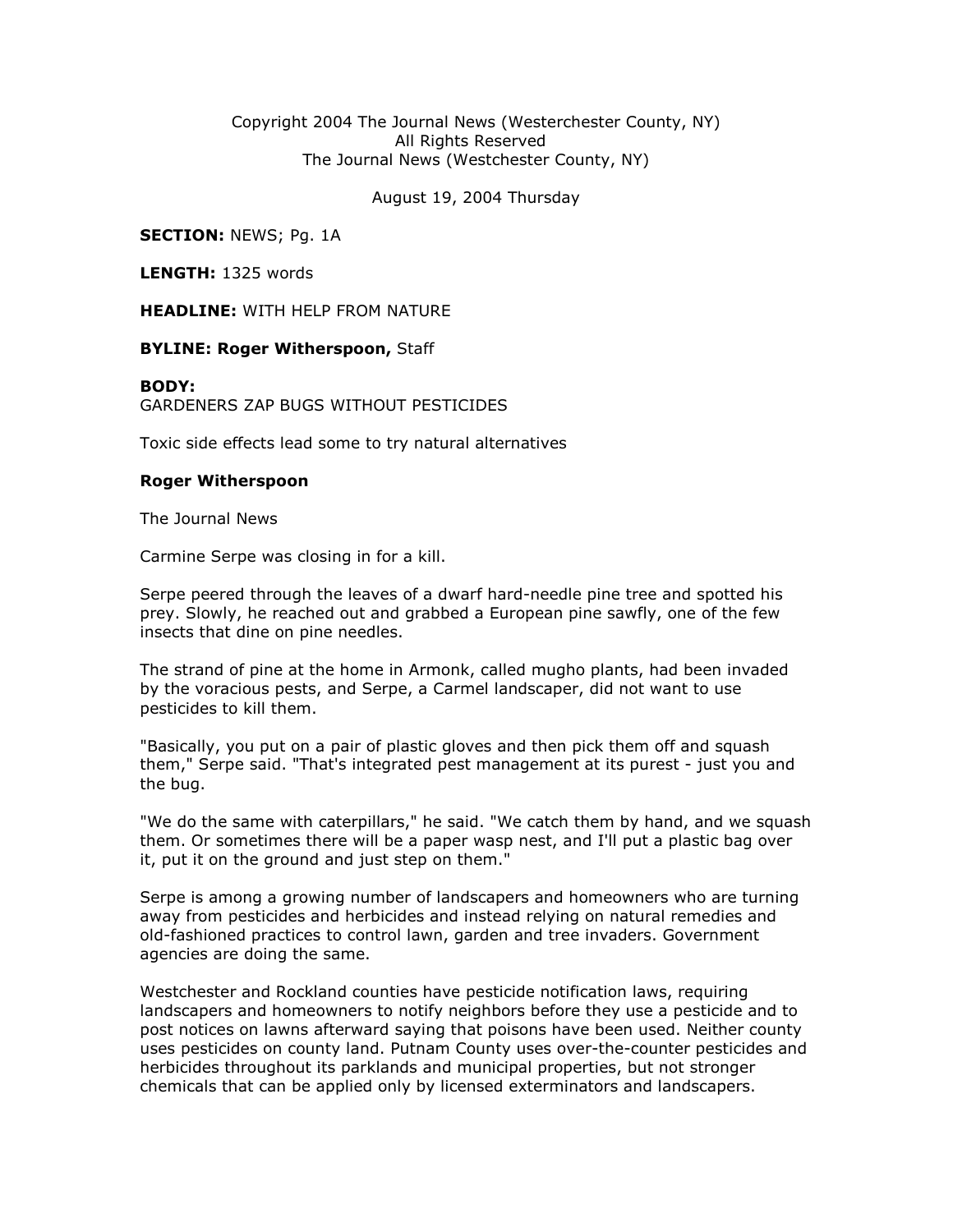The movement away from pesticide use is the result of a growing body of medical research indicating such toxins are harmful to children, fetuses and pets. Experts say overuse of pesticides also is counterproductive, as it kills helpful bacteria, insects and other wildlife along with the intended pests.

For most homeowners, the poisons are not needed.

"In most cases, there are alternatives," said Paul Trader of the Cornell Cooperative Extension Service in Stony Point. "There are more and more products that are nontoxic or the least toxic."

When he began his tree service 56 years ago, Serpe said, "I was part of a group of guys who went around and sprayed the world with the harshest stuff. We would go in and blanket-spray a property whether it needed all that pesticide or not."

As intended, the harsh chemicals they sprayed killed the pests. "Unfortunately," Serpe said, "we were killing the insects and then killing everything else - the ladybugs, the assassin beetles and the lacewings."

The indiscriminate spraying also killed bees, which are prolific pollinators, wasps and yellow jackets, which feast on many insect pests.

"We subsequently had no help from nature in taking care of the lawns or gardens because we killed all the help," Serpe said. "We were unbalancing nature. The key to pest management is to get nature into the act."

Concern about the health implications of pesticides has been growing in recent years.

"There is a huge amount of medical literature that points to links between certain pesticides and cancers like non-Hodgkin's lymphoma," said Dr. Lucy Waletzky, an environmental health specialist and a member of the Westchester County Pest Management Committee.

"When lawn pesticides are used, children under age 5 have four times the risk of developing asthma," said Waletzky, a Pleasantville resident. "Children are vulnerable because they are developing physiologically, and they can absorb the chemicals through their skin."

Dr. Philip Landrigan, chairman of the Department of Preventive Medicine at the Mount Sinai School of Medicine in New York, said children are more vulnerable than adults to the effect of pesticides.

"They are more heavily exposed because they play right down on the grass, and they put their hands in their mouths all the time," he said. "So any pesticides out there are more likely to get into a child than to get into you or me."

Landrigan, author of "Raising Healthy Children in a Toxic World," said the exposure of pregnant women to chemicals in pesticides has resulted in babies born with smaller heads, developmental problems and learning disabilities. Pregnant women also need to be wary of pesticide residues on fruits and vegetables.

"Unless those fruits and vegetables are organic," Landrigan said, "there are detectable levels of pesticides on the fruit. Some foods, like peaches and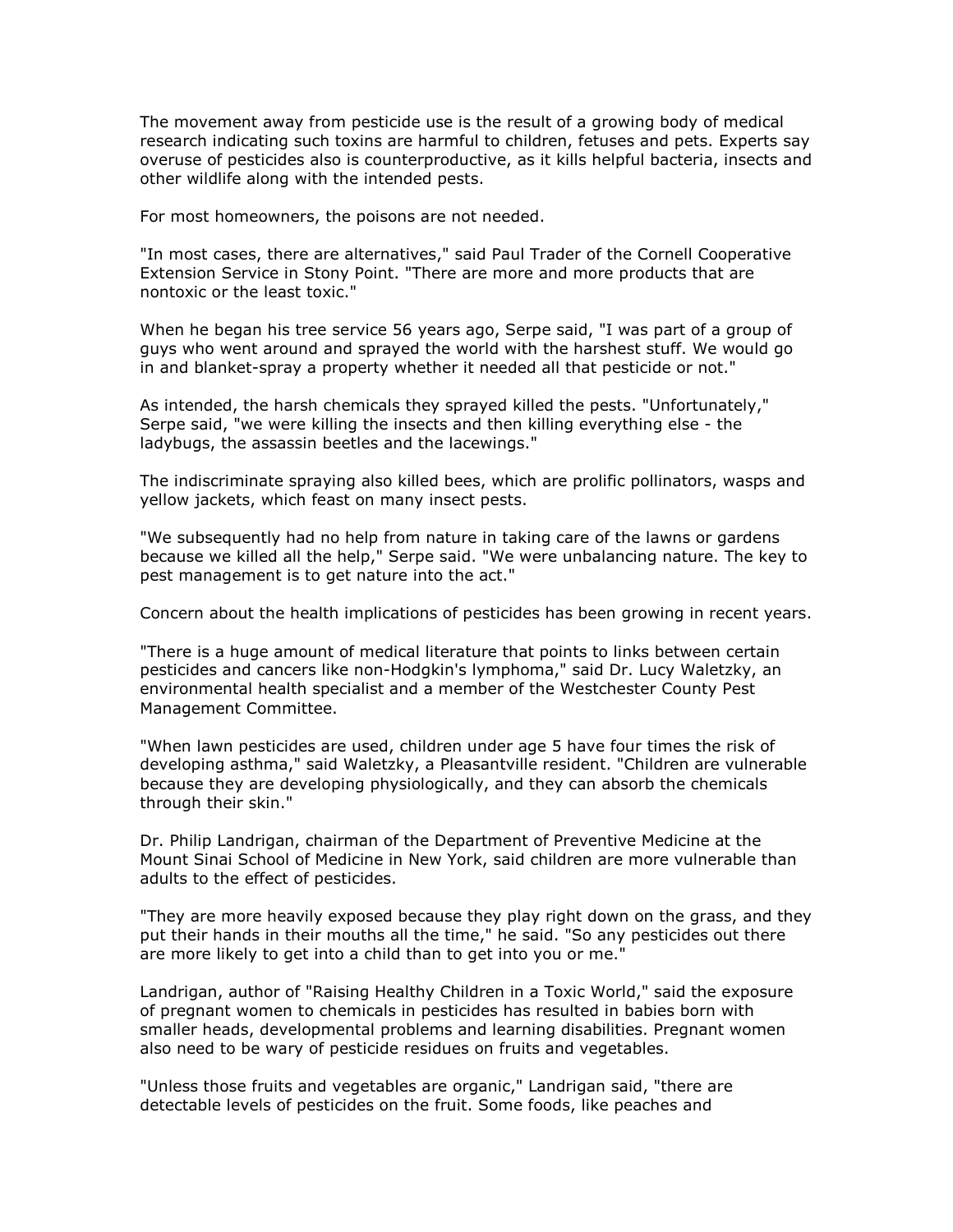strawberries, the top two in this category, will have measurable amounts of four or five pesticides on them because these were used in the fields."

Some of those compounds, he said, such as aldrin, dealdrin and 2,4,5,d, accumulate in the human body.

Westchester County Health Commissioner Joshua Lipsman said many pesticides work by disrupting cell reproduction, a continuing process in children younger than 5.

"A pesticide is a poison, and there is a big overlap between the parts of the pests that are affected and the parts of humans that can be affected," he said.

The poisons also affect pets. Studies have linked bladder cancer in Scottish terriers to pesticide exposure on their owners' lawns.

"Dogs run right out on the lawn, and then they lick their paws and their exposure is very high," Waletzky said.

Instead of using one kind of organic alternative to pesticides, experts recommend "integrated pest management," which includes methods ranging from better growing practices to the use of nonlethal products.

Paul Matlock of the Taconic Gardeners Club in Ossining, who grows fruits, vegetables and flowers on a half-acre lot at his home, said club members sometimes use pesticides around the roots of bean and broccoli plants, "but we never put it on things we actually eat."

"Pesticides usually are not necessary," Matlock said. He spreads a synthetic fabric over his bean plants to keep out Mexican bean beetles.

"We plant the carrots late in the season so they don't get the root maggot," Matlock said. "The maggots lay their eggs in the spring and early summer, and then they are done, so we wait till it is too late for them."

At Stone Barns in Tarrytown, farm manager Jack Algiers said he treats fungal infections in the half-acre greenhouse with sprays of weak camomile tea or kaolin, a clay used in making porcelain. The sulfur in the tea and alkaline in the clay keep the fungi in check.

"When you use a pesticide, you are adding something that is very unnatural and can be brutal to the soil," Algiers said. "We really trust the natural system to help us."

Reach Roger Witherspoon at rwithers@thejournalnews.com or 914-696-8566.

For more information

\* Cornell Cooperative Extension Service:

www.nysipm.cornell.edu/publications/index.html

\* Grassroots Environmental Education:

www.grassrootsinfo.org